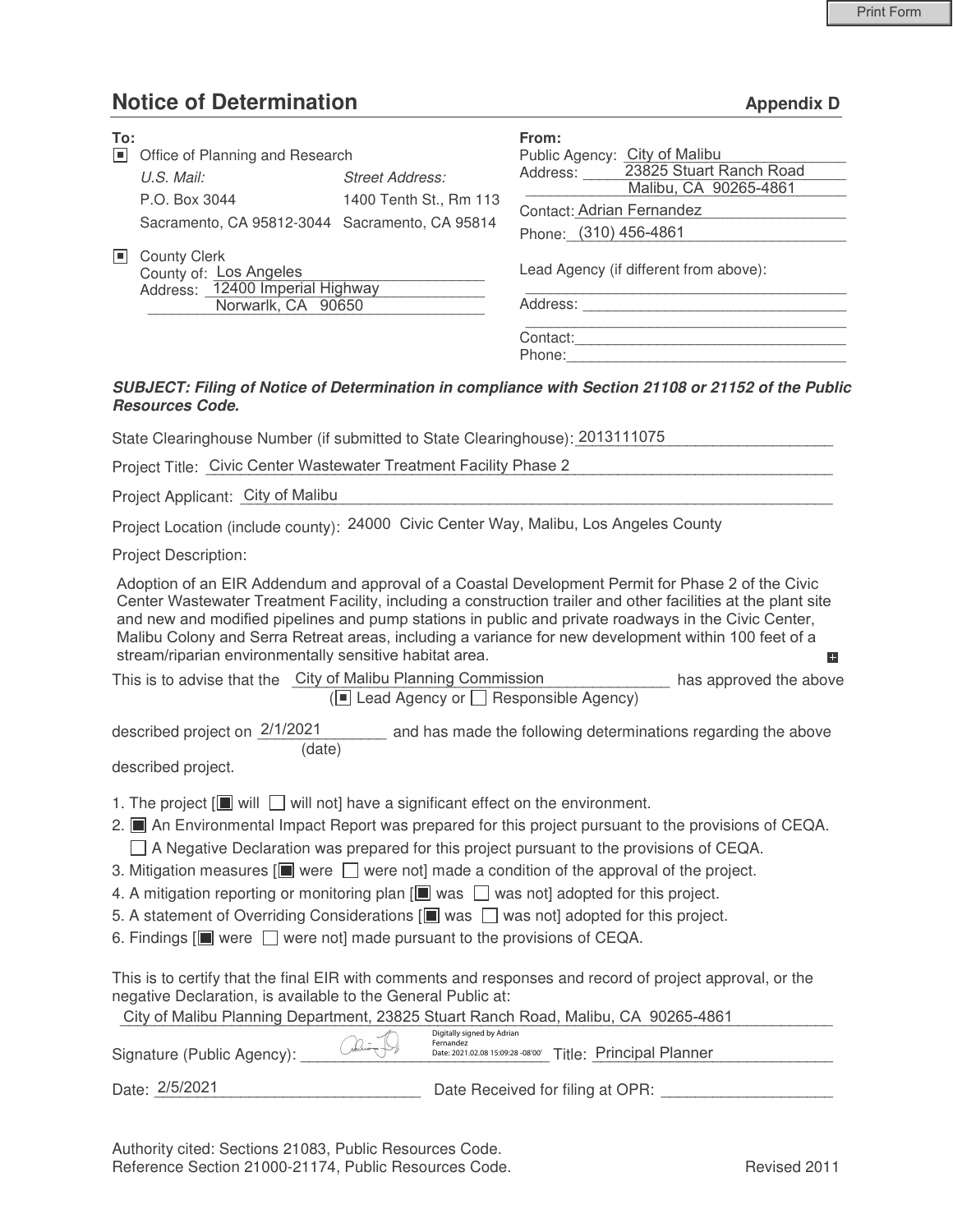

State Clearinghouse Number (if submitted to State Clearinghouse): 2013111075

Project Title: Civic Center Wastewater Treatment Facility Final Environmental Impact Report

Name of Applicant/Permitee/Property Owner/Recipient of Project Approvals: Applicant: City of Malibu on behalf of Property Owner, City of Malibu (Bluffs Park and Legacy Park); MBC Colony Plaza, LLC and Malibu Bay Company (treatment plant site)

Project Location: 24000 Civic Center Way, Malibu, CA 90265 (Los Angeles County), includes the service area of the wastewater treatment facility within the Prohibition Area, as well as: Treatment plant site at 24000 Civic Center Way (APNs 4458-028-020 and -006), across the street from the intersection with Vista Pacific Street; Phase 1 pump stations -Legacy Park and Bluffs Park; Injection wells - Malibu Road right-of-way behind Malibu Colony Shopping Center; and Pipelines - public and private streets throughout the Civic Center Area, including a portion of unincorporated Los Angeles County just north of the Malibu City limits

**Project Description:** The City is proposing the Project in response to the prohibition imposed by the State Water Resources Control Board and Los Angeles Regional Water Quality Control Board in 2010 that prohibits discharges from onsite wastewater disposal systems (OWDSs, also known as onsite wastewater treatment systems, or OWTSs) in the Civic Center area of the City of Malibu and a small portion of unincorporated Los Angeles County.

The Project would be constructed in three phases and would consist of four main elements: 1) a wastewater treatment facility; 2) pump stations; 3) collection and distribution pipelines; and 4) percolation ponds and groundwater injection wells. The proposed new centralized wastewater treatment facility would treat the wastewater flows from properties in the Prohibition Area that will no longer be served by OWDSs, and would provide nonpotable recycled water for irrigation and other uses.

The coastal development permit (CDP) and conditional use permit cover Phase 1 of the Project only (primarily commercial properties). The Project also includes a Local Coastal Program (LCP) amendment and corollary zoning text and zoning map amendments to create a Civic Center Wastewater Treatment Facility Institutional Overlay District to ensure the Project is consistent with the City's LCP and the Malibu Municipal Code, and to comply with LCP requirements that call for an LCP amendment for any new public sewer system. The LCP amendment would be forwarded to the California Coastal Commission for certification. In addition, after the City Council takes final action on the CDP, the CDP will be appealable to the California Coastal Commission.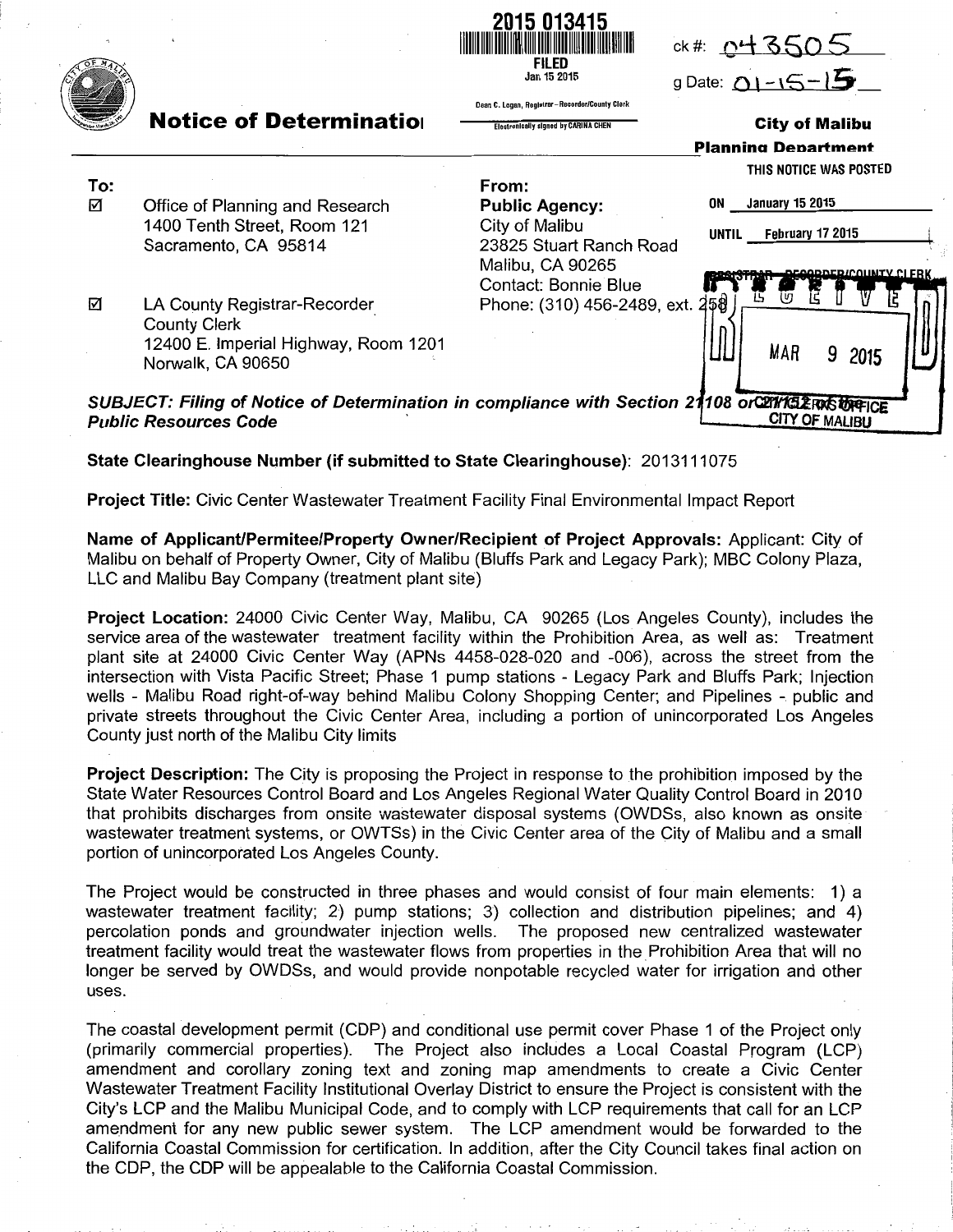This is to advise that the City of Malibu (Lead Agency) approved the project above on January 12, 2015 and has made the following determinations regarding the above described project.

- 1. The project  $[\boxtimes]$  will  $\square$  will not have a significant effect on the environment.
- 2. Ø An Environmental Impact Report was prepared for this project pursuant to CEQA. ❑ A Negative Declaration was prepared for this project pursuant to the provisions of CEQA.
- 3. Mitigation measures  $[\boxtimes]$  were  $\square$  were not] made a condition of the approval of the project.
- 4. A mitigation reporting or monitoring plan [Q was ❑was not] adopted for this project.
- 5. A statement of Overriding Considerations  $[\boxtimes]$  was  $\Box$  was not] adopted for this project. 6. Findings  $[\boxtimes]$  were  $\Box$  were not] made pursuant to the provisions of CEQA.

This is to certify that the Environmental Impact Report with comments and record of project approval is available to the Genera! Public at:

City of Malibu City Hall, 23825 Stuart Ranch Road, Malibu, California, 90265

| <b>Signature (Public Agency):</b> | m <sub>1</sub>     | <b>Title:</b> | <b>Planning Manager</b> |  |
|-----------------------------------|--------------------|---------------|-------------------------|--|
|                                   | <b>Bonnie Blue</b> |               |                         |  |

Date: January 13, 2015 Date Received for filing at OPR:

THIS NOTICE WAS POSTED ON January 15 2015 UNTIL February 17 2015 RE GIFT COUNTY CLEAN



Oeen C. Logan, Reglslrer—Necorder/County Clerk

**Electronicelly signed by CARINA CHEI**